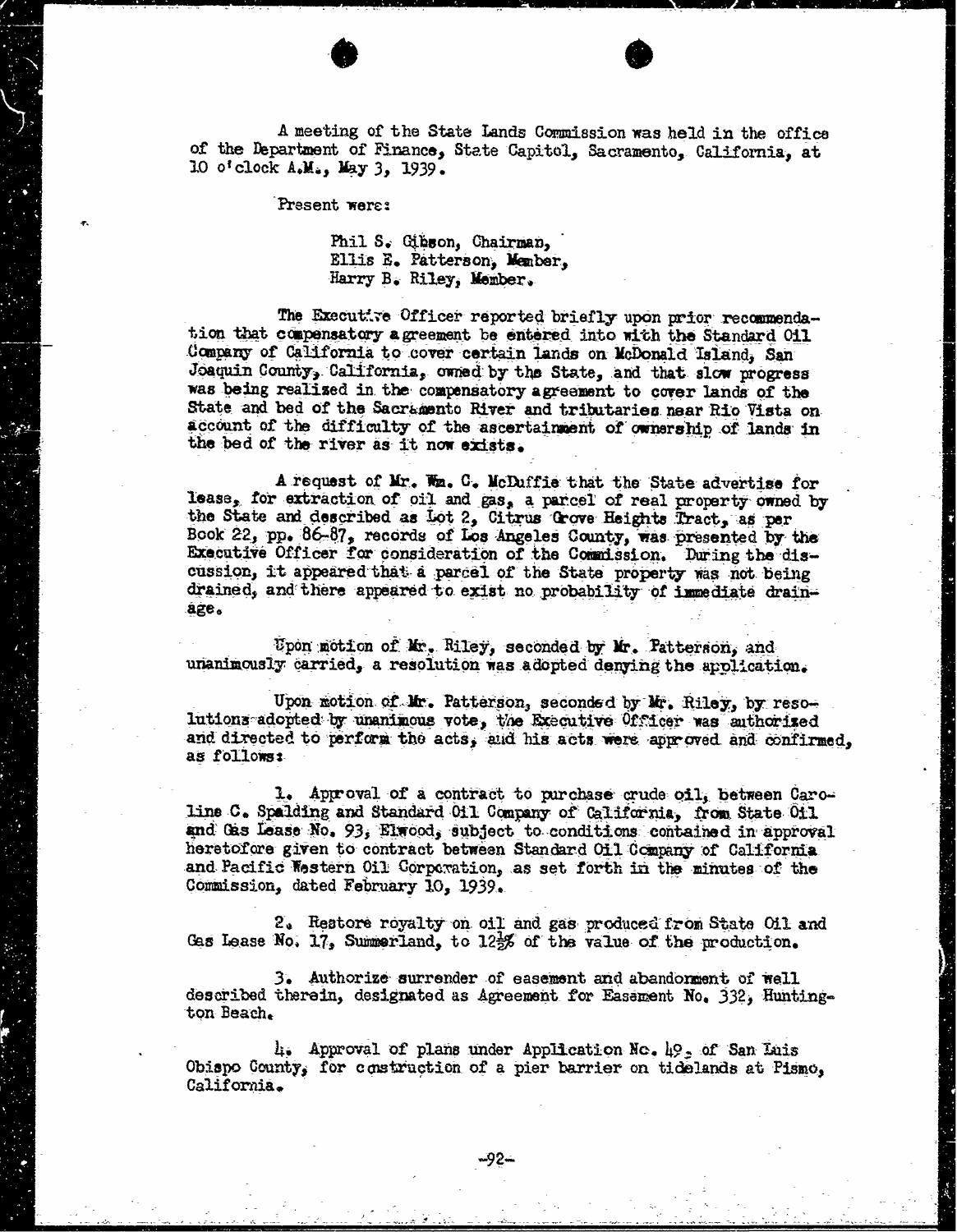5. Deny application of Bel-Air Bay Club, Ltd., for modification and approval of plans, heretofore given, to enable the applicant to subtute materials and to repudiate line of ordinary high water mark alleged to have been heretofore established by arbitration agreement, executed on the 5th day of April, 1938, by Carl B. Sturzsnacker, Chief of the Division of State Lands.

6. Consent be given for execution by Mrector of Finance of limited easement for period ending December 31, 1940, to Oxnard Harbor District, for purpose of depositing spoils upon tidelands and submerged lands easterly of entrance channel at Point Hueneme, California.

7. Approval of assignment of State Mineral Prospecting Permit No. 390, to H. Earl Wilcox.

Note: Mr. Patterson excused himself from further participation in the business of the meeting.

Upon motion of Mr. Riley, seconded by Mr. Gibson, by resolutions adopted by unanimous vote, the Executive Officer was authorized and directed to perform the acts, and his acts were approved and confirmed, as follows:

1. Execution on behalf of Commission of an agreement between A. C. Roedell and Turlock Peanut Growers Company, covering real property at Delhi State Land Settlement.

2. Approval of report of Executive Officer that the State dery liability on account of demands made by various parties designated as owners of Conway Ditch, at Delhi State Land Settlement.

3. Refuse offer of Robert J. Sullivan, whereby his principal would pay the State 25% of the amount of the State's claim, and would buy all available equipment in connection with action entitled People vs. Rosewar :011 Company.

4. Action of Executive Officer in authorizing Attorney General to employ W. P. Rowe, as consulting engineer, to assist in preparation of action against City of Los Angeles to recover damages on account of flooding Owens Lake, Inyo County, California.

5. Appointment of Charles T. Leeds under TAU to position of Consulting Seacoast Engineer.

6. Approval of civil service specifications for establishment of position of Consulting Geologist and Petroleum Engineer.

7. Appointment of Edward P. Shaw, certified by State Personnel Board to position of gauger, at Huntington Beach.

8. Payment of the sum of \$100.00 to Sacramento Real Estate Board, for appraisement of Lots 83, 84 and "H" of the Wright and Kimbrough Tract.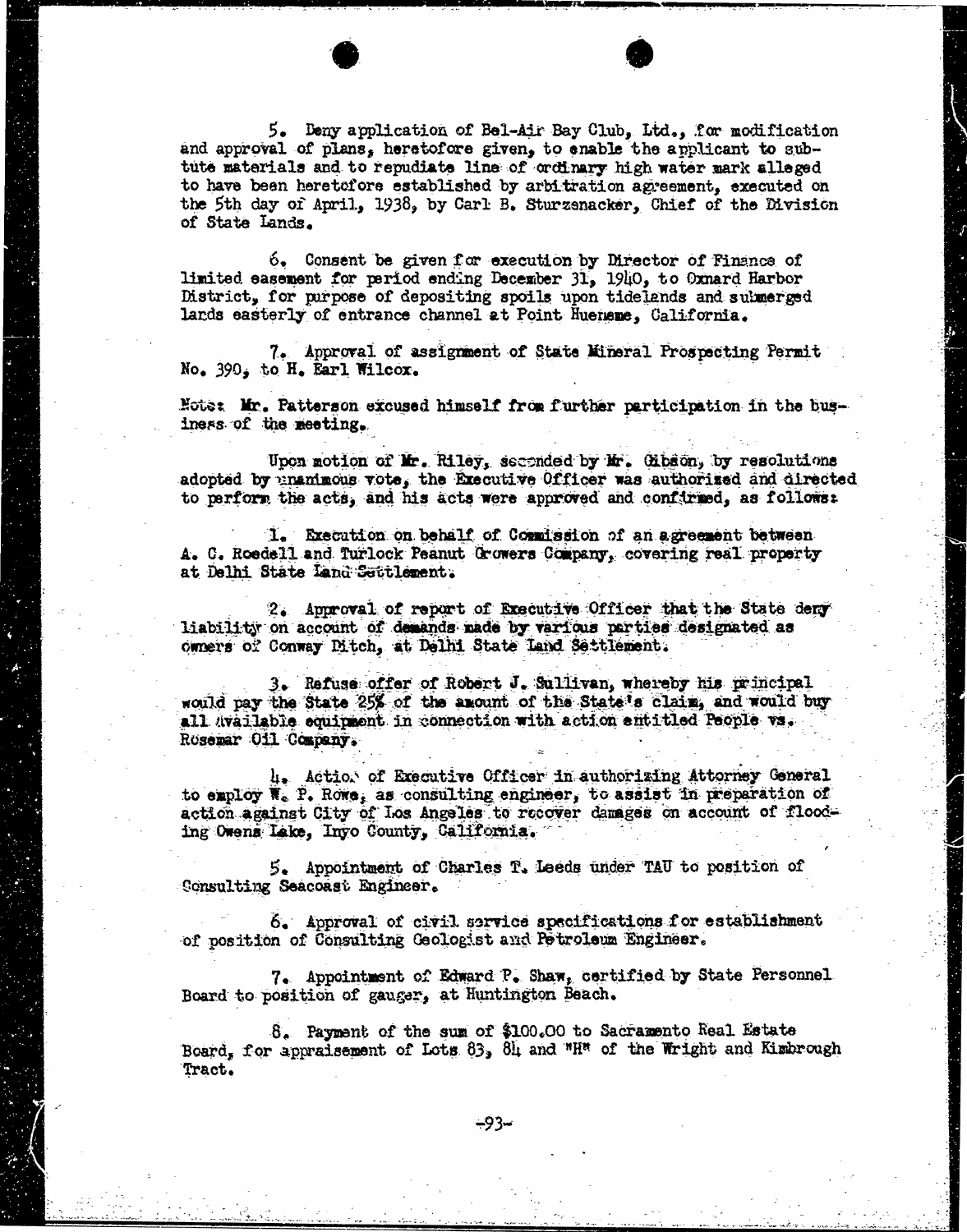9. Payment to the Department of Finance of the sum of \$399.50, representing value of Dodge 6 Sedan, loaned to Division of State Lands, and traded by Division as part of purchase price for new motor vehicle.

10. Authorized State Controller to transfer \$115, 351,30 from State Lands Act Fund to General Fund and State Park Maintenance and Acquisition Fund, in percents of 70 and 30 respectively.

11. Authorized exchange of following described real property at Delhi State Land Settlement, said property situate in the County of Merced, State of California, and more particularly described as follows, to wit:

Lot 5, Block 25, Delhi Townsite of the Delhi State Land Settlement, as per official map thereof recorded in Book 9, Page 39, Merced County Records, containing an area of 0.20 acres, more or less.

Lot 4, Block 26, Delhi Townsite of the Delhi State Land Settlement, as per official map thereof recorded in Box: 9, Page 39, Merced County Records, containing an area of 0.43 acres, more or less.

Lots 5 and 6, Block 26, of Revised Delhi Townsite of the Delhi State Land Settlement, as per official map thereof recorded in Book 9, Page 39, Merced County Records.

Lots  $16, 17, 18, 19$ , and  $20$ , Block  $4, 0$ , Revised Delhi Townsite of the Delhi State Land Settlement, as per official map thereof recorded in Book 9, Page- 39, Merced County Records.

Lots 25 and 26, Block 5, of Revised Delhi Tomsite of the Delhi State Land Settlement, as per official map thereof recorded in. Took 9, Page 39, Merced County Records.

Lot 30, Block 1, of Revised Delhi Townsite of the Delhi State Land Settlement, as per official map thereof recorded in Book 9, Page 39, Merced County Records.

Lot 90 A, beginning at the west corner of Lot 90 of the Delhi State Land Settlement as per official map thereof, recorded in Book 8 of Maps, Page 2, Merced County Records, and running thence along center line of Commercial Street S. 42" 21! E. 240 feet, thence N.  $17^\circ$  39' E. 133 feet, thence N. 0" 11' E. 255 feet more or less to center line of El Capitan Way, thence along center of El Capitan Way N. 89° 19' W. 75 feet more or less to intersection with center line of old location of El Capitan Way now abandoned, thence S. 47° 39' W. 251.3 feet more or less to place of beginning, containing 1.28 acres, more or less;

-94-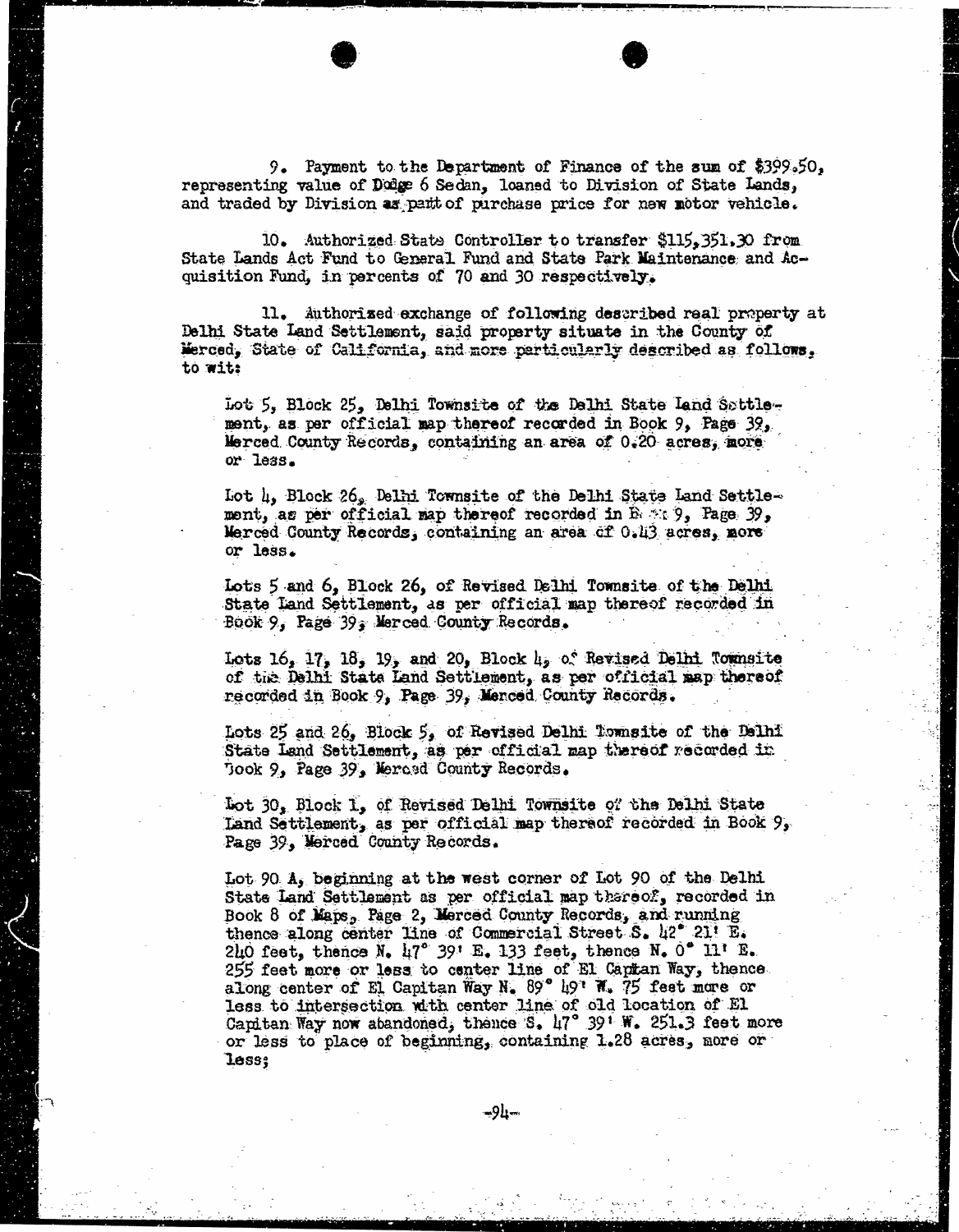to Earl A. Henderson, et ux., in exchange for certain real property situate in the City of Sacramento, County of Sacramento, State of California, and bounded and described as follows, to wit:

All of Lots numbered 83 and 84, and Lot  $"H"$  of Wright and Kimbrough Industrial Tract, according to the official plat thereof, filed in the office of the Recorder of Sacramento County on January 3, 1927, in Book 19 of Maps, Map No. 17, excepting those portions thereof described as follows:

Commencing at the Northeast corner of said Lot 83, thence South  $13''$  42.25! East along the East line of said Lot 83, a distance of 7.11 feet; thence continuing along the East line of said Lot 83, South  $8^{\circ}$  10.16' East a distance of 257.20 feet to the Southoasterly corner of Lot  $H^H$  thence North  $71^{\circ}$  01.5" West along the Southerly line of Lot "H", 32.91 feat to the Northwesterly corner of Lot "R"; thence South 18' 46' West along the West line of said Lot "RM, 153.91 feet to the Southeasterly corner of said Lot 84; therice North 71° 01.5! West along the South line of said Lot 84, a distance of 213.70 feet; thence North  $18^{\circ}$  58<sup>t</sup> 30<sup>n</sup> East, a distance of 388.91 feet to the Northerly line of said Lot 83; thence South 71° 01.5! East along the North line of said Lot 83, a distance of 125.02 feet to the point of beginning;

Subject to:

1. Sacramento City and County real property taxes, for 1939-1940, now a lien, but the amounts thereof not yet ascertained;

2. An easement right of way for sewers, water and gas mains, over a strip of land six feet in width through Lot "H" of hereinabove described property, the center line of which is 12 feet south of and parallel with the center line of said lot, all as dedicated on the plat of Wright and Kimbrough Industrial Tract, whereby title is conveyed to the State of Callfornia, of that certain real property, situate in the City of Sacramento, County of Sacramento, State of California, hereinabove described;

and payment from the State Land Settlement Fund to Earl A. Henderson, et ux., of the sum of Eight Thousand Five Hundred [\(8,500.00\)](https://8,500.00) Dollars.

The Executive Officer of the State Lands Commission is authorized and directed to execute conveyance to Earl A. Henderson, at ux., for the above described Delhi State Land Settlement properties, escrow instructions to the title company, and to perform any and all other acts necessary and desirable to consummate the within transaction.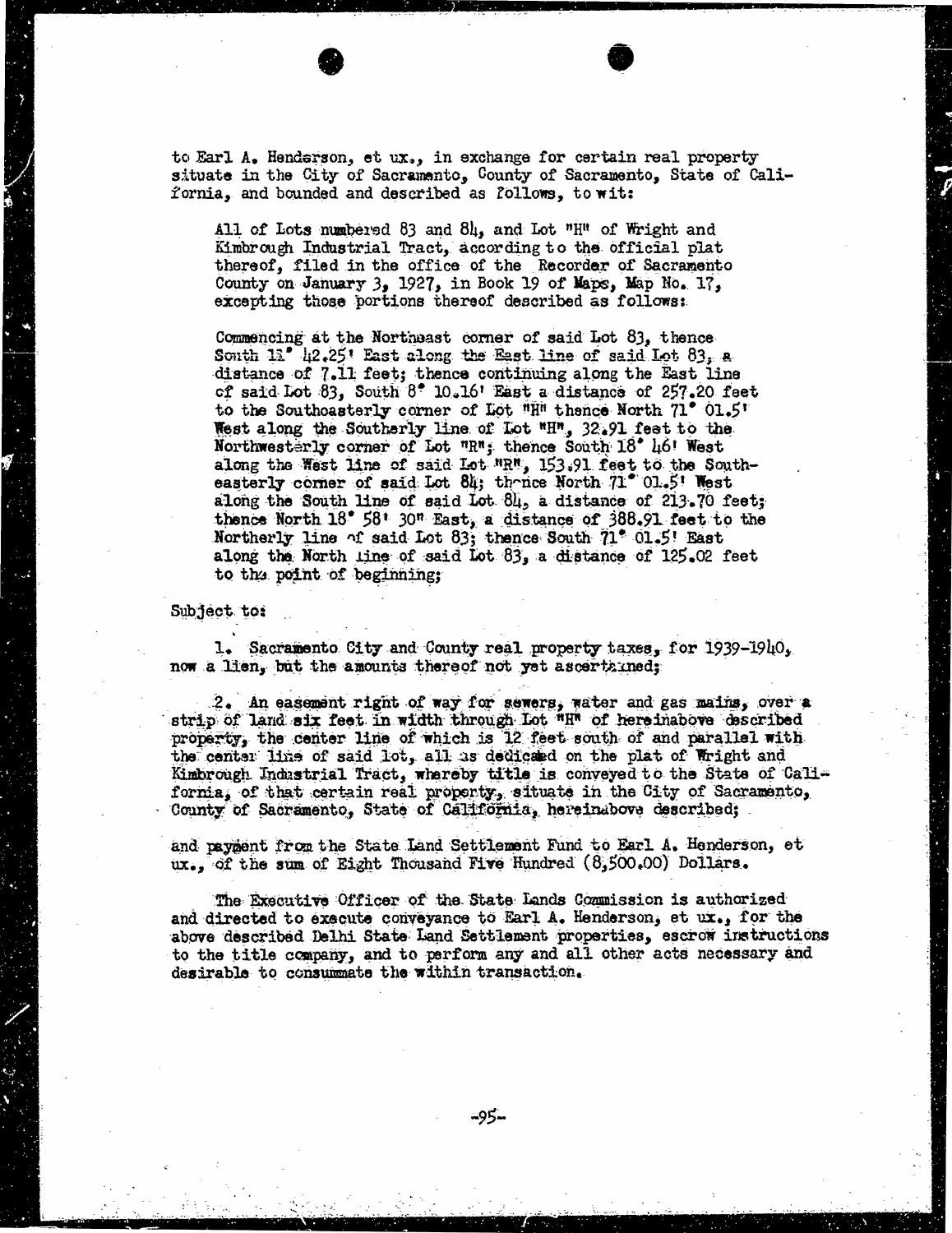12. Approval of Application No. 720, of Gaorge A. Clough, to lease 3120 acres in Lassen County, California, for a period of three years, at ten cents per acre per year, for grazing purposes, described as We of NW. We of  $SW_4$ ,  $SW_4$  of  $WE_4$ ,  $E_2$  of  $WE_4$ ,  $SE_4$  of Sec. 16,  $T_4$ , 33  $N_{2,3}$  R. 12  $E_2$ ; all of Sec. 16, T. 33 N., R. 14 E.;  $NE_4^1$  of Nit,  $S_2^1$  of NW<sub>4</sub>,  $SN_4^1$ ,  $NE_4^1$ ,  $NE_4^1$ , of  $SE_4$ ,  $SE_4$  of  $SE_4$  of Sec. 36, T. 34 N., R. 11 E.;  $S_2$  of  $N\overline{W}_4$ ,  $W_2$  of  $SK_4$ ,  $NE_3^1$ ,  $N_{\rm eq}^{\rm H}$  of SE<sub>4</sub> of Sec. 16, T. 34 N., R. 12 E., W<sub>3</sub>, N<sub>2</sub> of NE<sub>4</sub>, NE<sub>4</sub> of SE<sub>4</sub>, S<sub>2</sub> of  $SE^2_4$  of Sec. 36, T. 34 N., R. 12 E.; all of Sec. 36, T. 34 N., R. 13 E., M.D.M.

13. Approval of Application No. 721, of Mrs. S. T. Eldridge, to lease 640 acres in Lassen County, described as Sec. 36, T. 36 N., R. 6 E., M.D.M., for a period of two years, at five cents per acre per year, for grazing purposes,

14. Approval of Application No. 722, of William E. Otis, Jr., to lease 40 acres in San Bernardino County, described as KW of SEX, Sec. 36,  $\mathbb{R}$ .  $T$   $\mathbb{N}_0$ ,  $\mathbb{R}_+$  1  $\mathbb{W}_{\bullet}$ ,  $S$ .  $B$ .  $\mathbb{M}_{\bullet}$ , for a period of three years, at a rental of eighty cents per acre per year, for camp purposes.

15. Approval of Application No. 723 of D. S. French, to lease certain property in Madera County, described as Section 36, T. 9 S., R. 19 E., M.D.M., for a period of three years, at 212 cents per acre per year, for grazing purposes, and in the event said D. S. French fails to pay said rental within the time allowed by the rules and regulations, J. L. Sparks, who filed Lease Application No. 725, covering the same land and made the offer of 212 cents per acre per year, to be given the lease.

16. Approval of Application No. 724, of the Long Valley Cattle Assoc- iation, to lease 5083.02 acres in Lassen County, described as Lot 2 and  $SN<sub>2</sub>$  of NEX of Section 6, T. 25 N., R. 17 E.; NW.;  $N<sub>2</sub>$  of SW<sub>2</sub> and E<sub>2</sub> of Section 10; all of Section 11,  $\frac{11}{2}$ ,  $\frac{11}{2}$ ,  $\frac{11}{2}$ ,  $\frac{11}{2}$ ,  $\frac{11}{2}$ ,  $\frac{11}{2}$ ,  $\frac{11}{2}$ ,  $\frac{11}{2}$ ,  $\frac{11}{2}$ ,  $\frac{11}{2}$ ,  $\frac{11}{2}$ ,  $\frac{11}{2}$ ,  $\frac{11}{2}$ ,  $\frac{11}{2}$ ,  $\frac{11}{2}$ ,  $\frac{11}{2}$ , of Section 14, K2 of NET, and E2 of SET of Section 15, NW<sub>4</sub>, S2 of NET and  $\frac{1}{2}$  $SE_4$  of Section 22,  $W_2$ ,  $WE_4$  and  $W_2$  of  $SE_4$  of Section 23,  $W_4$  and  $E_2$  of SM $_4$ of Section 24, all of Section 25, all of Section 26,  $\mathbb{N}_{2}$  of  $\mathbb{N}_{3}$ ,  $\mathbb{N}_{4}$  of  $\mathbb{N}_{4}$ ,  $NE<sub>2</sub>$  and  $E<sub>2</sub>$  of  $SE<sub>4</sub>$  of Section 35, and  $S<sub>2</sub>$  of Section 36, T. 26. N., R. 16 E., M.D.M., for a period of three years and one month, at five cents per acre per year, for grazing purposes.

17. Approval of Application No. 726, of Bert Ithur burn, to lease 1280 acres in Lassen County, described as Section 16, T. 31 N., R. 16 E., and Section 16, T. 31  $N_{ij}$  R. 17 E., M.D.M., for a period of three years, at five cents per acre per year, for grazing purposes.

18. Assignment of Lease No. 641, to Chester C. Compton, 3808 Olive Street, Huntington Park, California.

19. Issuance of Certificate of Furchase No. 14/1, under Location No. 10228, Los Angeles Land District, to Ira D. Leake, for lieu land purchased with State script at \$5.00 per acre.